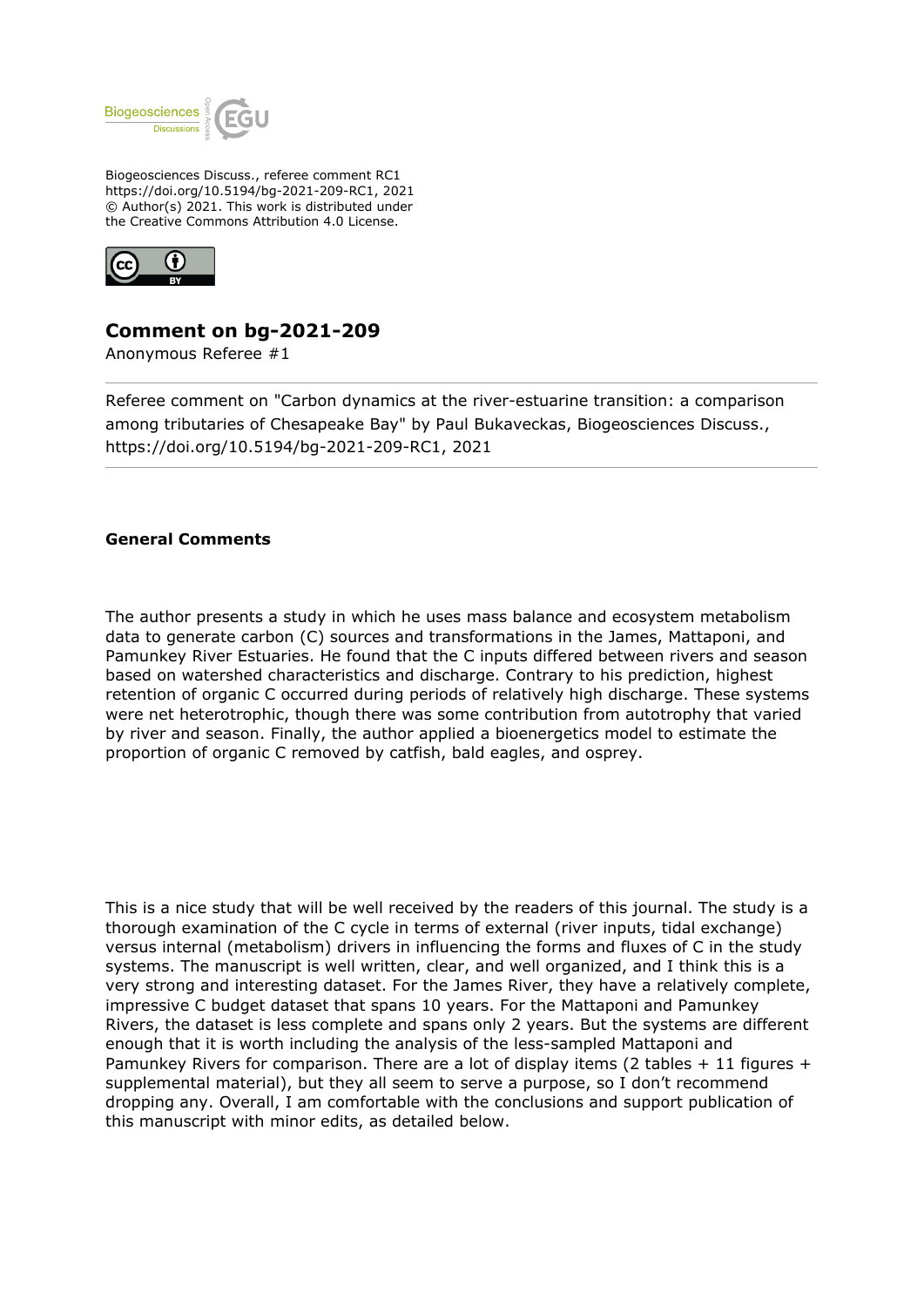## **Specific Comments**

**Lines 70-89** Other studies to consider for this section of tidal freshwater zones:

Xu, X., H. Wei, T. Light, S. Melton, K. Holt, G. Barker, A. Salamanca, B. Hodges, K. Moffett, J. McClelland, A.K. Hardison. 2021. Tidal freshwater zones as hotspots for biogeochemical cycling. *Estuaries and Coasts* 44:722-733. DOI: 10.1007/s12237-020-00791-4.

Jones, A.E., A.K. Hardison, B. R. Hodges, J.W. McClelland, K. B. Moffett. 2019. An expanded rating curve model to estimate river discharge during tidal influences across the progressive-mixed-standing wave spectrum. *PLoS ONE* 14(12):e0225758*,* doi:10.1371/journal.pone.0225758.

Jones, A.E., B.R. Hodges, J.W. McClelland, A.K. Hardison, and K.B. Moffett. 2017. Residence time-based classification of surface water systems. *Water Resources Research*, 53:5567-5584, doi:10.1002/2016WR019928.

**Line 82 and elsewhere** Is there a reason why you refer to your systems as the James Estuary and not the James River Estuary? (Similar for the Mattaponi and Pamunkey River Estuaries)

**Line 157** How did you determine the "constant fraction" the ungauged discharge was relative to the Fall Line discharge?

**Line 214** Define GPP and FR abbreviations.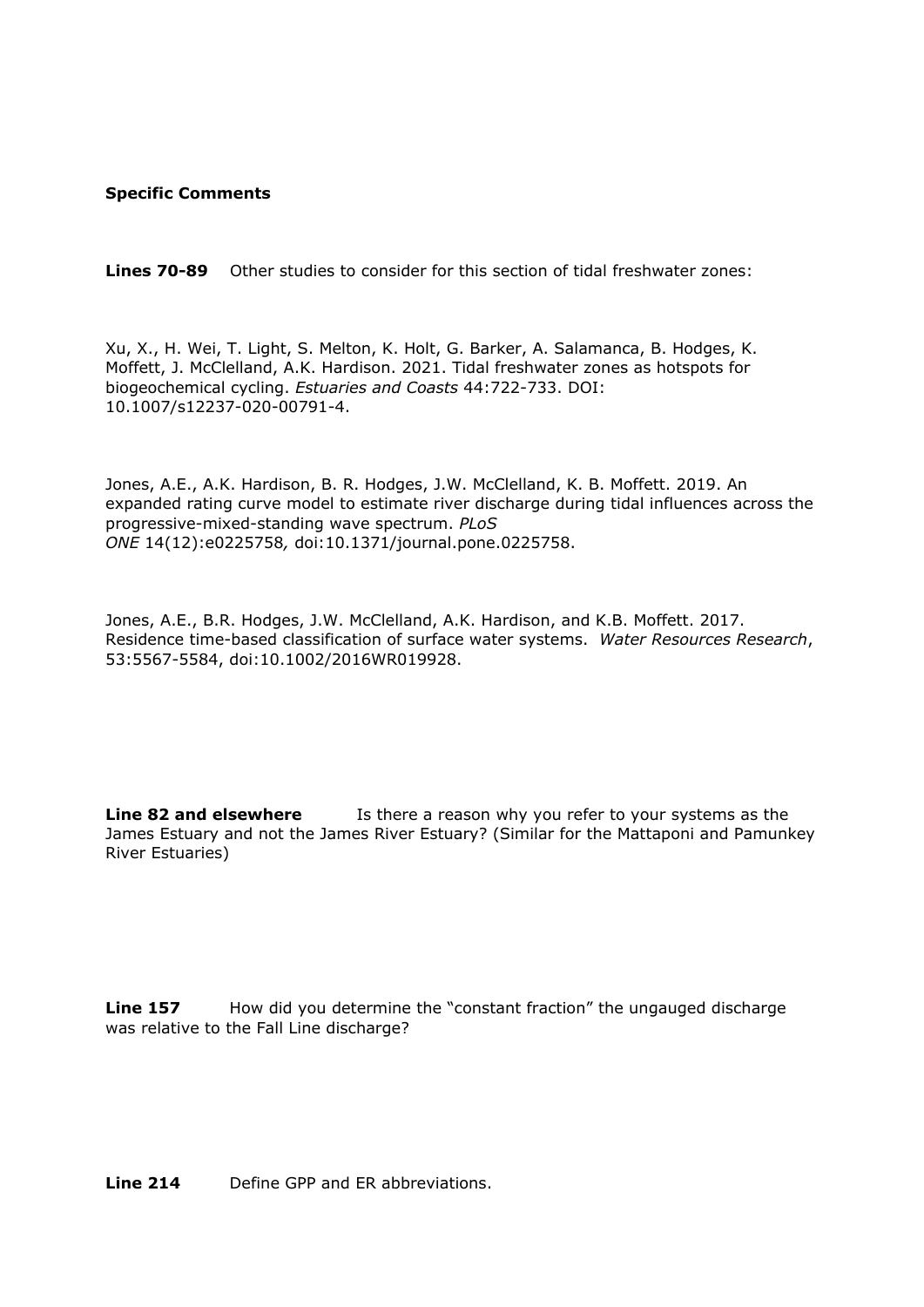**Line 234** Define PQ and RQ abbreviations.

**Line 312-325** Refer more often to Fig. 4 and Table 2 throughout this text. (Also, please do this in the subsequent paragraphs explaining Figs. 5, 6.)

Line 435 Replace "reveled" with "revealed"

**Lines 438-440** Explain briefly which rocks in the Mountain and Piedmont regions contribute substantially to DIC runoff.

**Line 446 and elsewhere** Since you are the sole author of this manuscript, you may not want to use the "we" pronoun.

**Lines 484-487** Your findings suggest the inland waters function as pipes during high discharge periods. This is counterintuitive, as one would expect particulates to not be able to settle during high discharge relative to lower discharge. Can you expand on this concept? Are your data an exception to a relatively well-established rule established from other systems? What mechanism in your system might be at play?